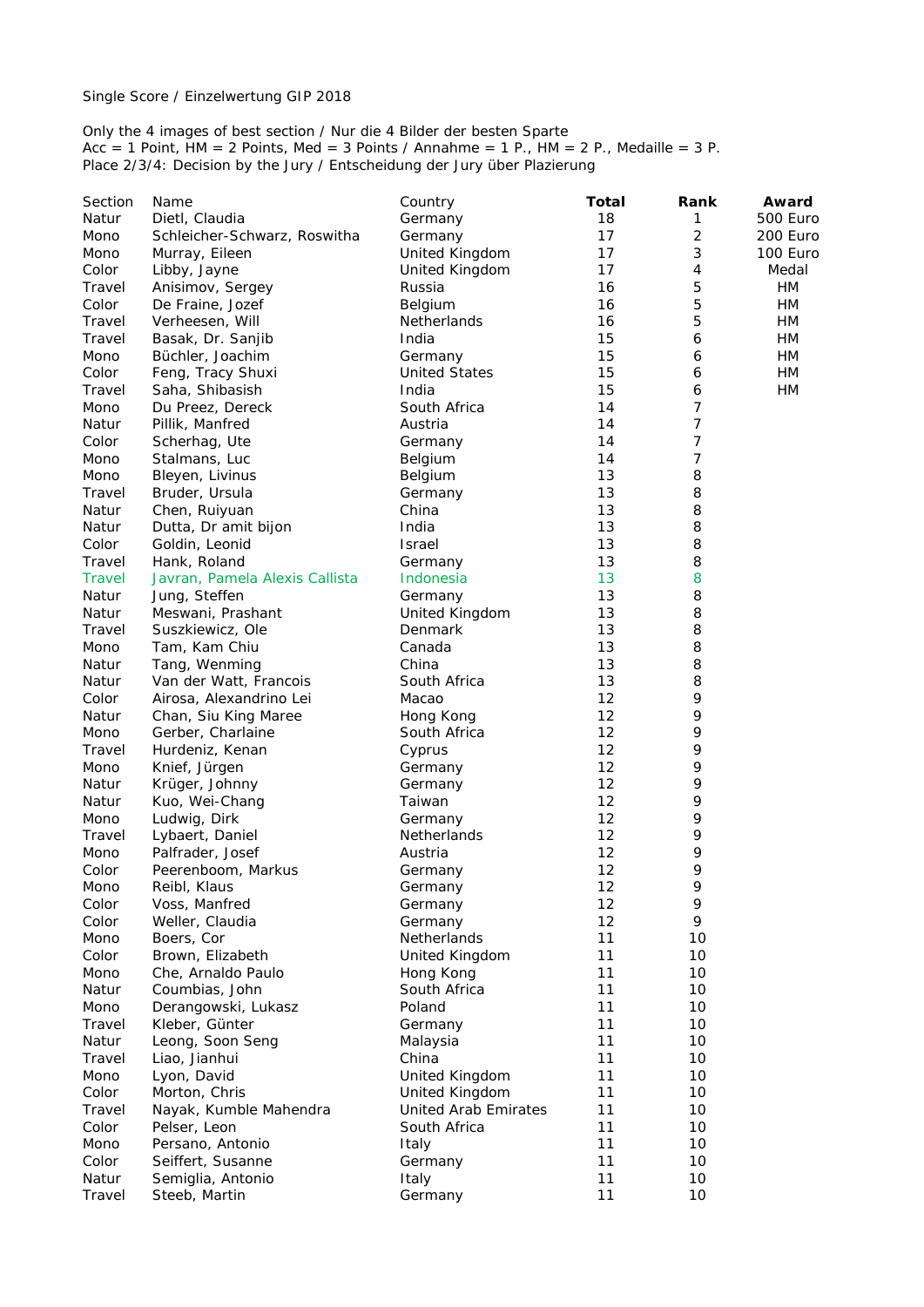## Single Score / Einzelwertung GIP 2018

| Mono   | Van Calsteren, Louis                                                | Belgium        | 11                      | 10                                   |
|--------|---------------------------------------------------------------------|----------------|-------------------------|--------------------------------------|
| Natur  | Wang, Ku-San                                                        | Taiwan         | 11                      | 10                                   |
| Natur  | Whiston, Ian                                                        | United Kingdom | 11                      | 10                                   |
| Mono   | Zernig, Eva Maria                                                   | Germany        | 11                      | 10                                   |
| Color  | Brechtel, Baerbel                                                   | Germany        | 10                      | 11                                   |
| Color  | Brits, Johan                                                        | South Africa   | 10                      | 11                                   |
| Mono   | Chan, H. W.                                                         | Hong Kong      | 10                      | 11                                   |
| Natur  | Chiu, Jung-Chin                                                     | Taiwan         | 10                      | 11                                   |
| Color  | Ciesielski, Marcin                                                  | United Kingdom | 10                      | 11                                   |
| Natur  | Crook, Sandra                                                       | United Kingdom | 10                      | 11                                   |
| Natur  | Devine, Bob                                                         | United Kingdom | 10                      | 11                                   |
| Color  | Domnik, Heinz Werner                                                | Germany        | 10                      | 11                                   |
| Mono   | Fischer, Michael                                                    | Germany        | 10                      | 11                                   |
| Mono   | Guo, Ying                                                           | China          | 10                      | 11                                   |
| Color  | Halbach, Willem                                                     | Netherlands    | 10                      | 11                                   |
| Color  | Ho, Ka Wun                                                          | Macao          | 10                      | 11                                   |
| Natur  | Jacobs, Jan                                                         | South Africa   | 10                      | 11                                   |
| Natur  | Jensen, Roland                                                      | Denmark        | 10                      | 11                                   |
| Mono   | Kazepidis, Vasilis                                                  | Greece         | 10                      | 11                                   |
| Travel | Kodela, Elizabeth                                                   | Australia      | 10                      | 11                                   |
| Travel | Lim, Guek Cheng                                                     | Malaysia       | 10                      | 11                                   |
| Color  | Morris, Damian                                                      | United Kingdom | 10                      | 11                                   |
| Mono   | Nigoul, Frédéric                                                    | France         | 10                      | 11                                   |
| Color  | Qiu, Yanping                                                        | Hong Kong      | 10                      | 11                                   |
| Mono   | Reinke, Ursula                                                      | Germany        | 10                      | 11                                   |
| Travel | Rieger, Thomas                                                      | Germany        | 10                      | 11                                   |
| Color  | Schmidt, Barbara                                                    | Germany        | 10                      | 11                                   |
| Color  | Schneider, Hannelore                                                | Germany        | 10                      | 11                                   |
| Color  | Teo, Chin Leong                                                     | Singapore      | 10                      | 11                                   |
| Mono   | Teo, Siow Yih                                                       | Malaysia       | 10                      | 11                                   |
| Mono   | Van Hauten, Markus                                                  | Germany        | 10                      | 11                                   |
|        |                                                                     |                |                         | 11                                   |
| Color  | Vidmar, Stane                                                       | Slovenia       | 10                      | 11                                   |
| Color  | Wächter, Gertrud                                                    | Germany        | 10                      |                                      |
| Mono   | Watson, Graeme                                                      | Australia      | 10                      | 11                                   |
| Mono   | Wichmann, Hans                                                      | Germany        | 10                      | 11                                   |
| Travel | Wong, Weng Sang                                                     | Macao          | 10                      | 11                                   |
| Natur  | Yue, Gang                                                           | China          | 10                      | 11                                   |
|        | FIAP Blue Pin GIP 2018                                              |                |                         |                                      |
|        | 13 Acc Voss, Manfred                                                | Germany        | Blue Pin BW 2018/48     |                                      |
|        | 12 Acc Palfrader, Josef                                             | Austria        | Blue Pin Hessen 2018/46 |                                      |
|        | 12 Acc Seiffert, Susanne                                            | Germany        |                         | Blue Pin Niedersachsen 2018/47       |
|        |                                                                     |                |                         |                                      |
|        | Bernd Mai Award 2018                                                |                | Title                   |                                      |
| Color  | Bajko, Csaba                                                        | Hungary        | Championship            |                                      |
|        | d-pixx Abo für beste Sektionen (nur für Teilnehmer aus D, CH und A) |                |                         |                                      |
| Color  | Scherhag, Ute                                                       | Germany        | d-pixx Abo              |                                      |
| Mono   | Schleicher-Schwarz, Roswitha                                        | Germany        | d-pixx Abo              |                                      |
| Natur  | Dietl, Claudia                                                      | Germany        | d-pixx Abo              |                                      |
| Travel | Hank, Roland                                                        | Germany        | d-pixx Abo              |                                      |
|        |                                                                     |                |                         |                                      |
|        | UDO Award (Judges Choice from Udo Krämer)                           |                | Title                   |                                      |
| Color  | Boehle, Rob                                                         | Netherlands    |                         | hmm lekker die cakejes en schuimpjes |
| Mono   | Stanford, Peter                                                     | United Kingdom | Tea Break               |                                      |
|        | Chairman's Choice Award                                             |                | Title                   |                                      |
| Color  | Masse, Marie-Jo                                                     | France         | Chardons                |                                      |